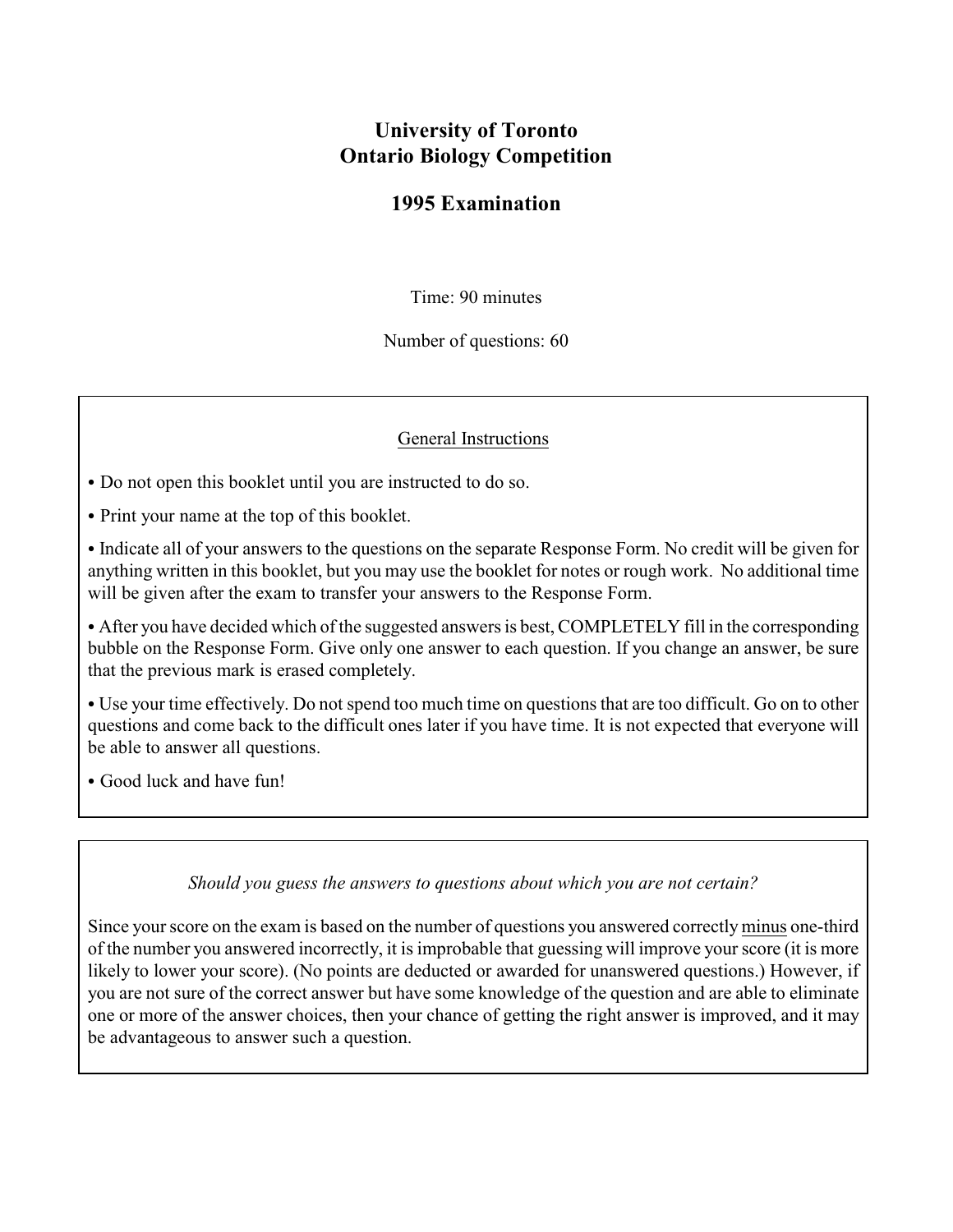- 1. If a plant cell has its cell wall removed and is placed in a hypotonic solution, what will happen to the cell?
	- a. The cell will already be dead because plant cells cannot survive without a cell wall.
	- b. The cell will expand and eventually burst.
	- c. The cell will shrink because the vacuole gets smaller.
	- d. Nothing obvious would happen.
	- e. The nucleus will burst, but the cell will stay intact.
- 2. Under a light microscope, tiny dots can be seen in the cytoplasm of living plant and animal cells. These are likely to be:
	- a. chloroplasts.
	- b. ribosomes.
	- c. mitochondria.
	- d. nuclei.
	- e. chromosomes.
- 3. Which statement is **FALSE**?
	- a. During the process of exocytosis, the lumen (inner) surface of a secretory vesicle becomes the inside of the plasma (cell) membrane.
	- b. Cilia, microtubules, and flagella are all associated with movement in cells.
	- c. A function of the nucleus is duplicating the genes for cell division.
	- d. Proteins that are to be secreted by the cell are generally synthesized by membrane-bound ribosomes.
	- e. Active transport involves movement of molecules into a cell against their concentration gradient.
- 4. A scientist who worked on a single-celled green plant (an alga) treated it with ultraviolet light and produced mutant cells that did not contain chloroplasts. To keep these cells alive, the scientist had to:
	- a. provide them with high light intensity.
	- b. keep them in the dark.
	- c. provide them with a sugar solution.
	- d. give them chlorophyll.
	- e. increase the temperature.
- 5. Cotyledons are the first leaves produced by the embryos of vascular plants. Which of the following is **NOT** a physiological function of cotyledons?
	- a. Absorption of carbohydrates from the endosperm.
	- b. Photosynthesis.
	- c. Storage of proteins.
	- d. Storage of lipids.
	- e. Vegetative propagation.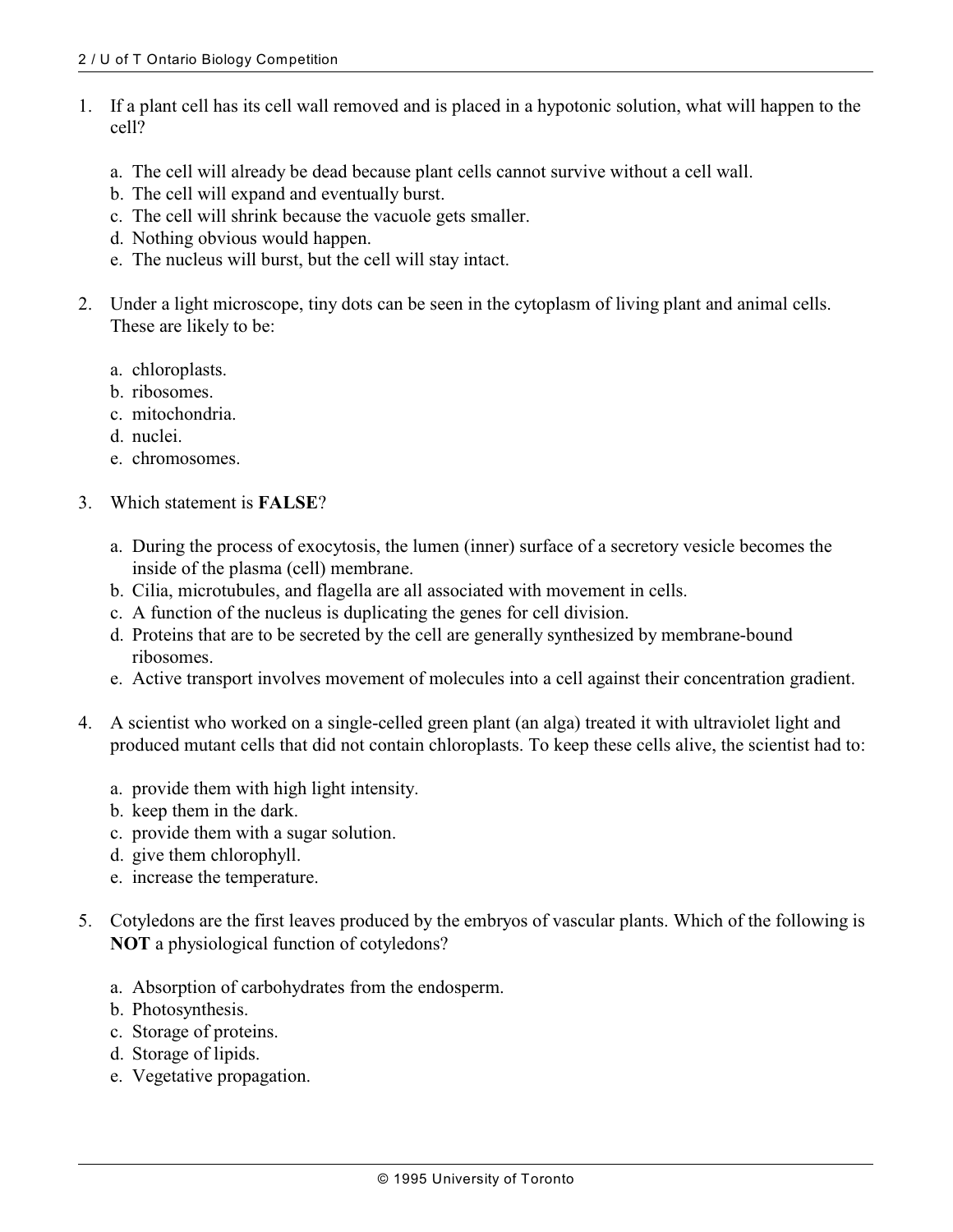- 6. The vessel elements of the xylem transport water and nutrients under negative pressure. Which of the following is **NOT** characteristic of vessel elements?
	- a. Cells are elongate in shape.
	- b. Thickened rigid secondary walls are present.
	- c. The end walls are lysed, forming a perforation.
	- d. Wide-diameter pores are present at the ends of the cell.
	- e. The nucleus and cytoplasm undergo autolysis.
- 7. The pressure flow hypothesis for the mechanism of phloem transport was developed over 60 years ago by the German plant physiologist Ernst Muench and still remains the "front runner" as an explanation of how the plant moves carbohydrates over long distances. Which of the following observations provides direct support for Muench's hypothesis?
	- a. Transpiration occurs from open stomata on leaves and stems during the day.
	- b. Turgor pressure in the sieve tubes of a fully expanded tomato leaf is higher than the turgor in the sieve tubes of a developing tomato fruit.
	- c. Vessels transport water under negative pressure.
	- d. Carbohydrates move within the plant from sink to source.
	- e. The osmotic potential of the sieve tubes in a root tip is more negative than that of the sieve tubes in the leaf.
- 8. Charles Darwin and his son Francis experimented with phototropism of grass seedlings by placing a metal foil "blindfold" over different parts of the seedling's coleoptile. A simplified version of their results is shown below. Which of the following statements best explains their results?



- a. The light signal is perceived a few millimetres below the tip, and these cells cause the coleoptile to grow toward the light.
- b. Both the seedling root and coleoptile perceive and respond to light in the same manner.
- c. A chemical messenger must travel from the base of the coleoptile to the tip.
- d. The light signal is perceived at the tip of the coleoptile, but the growth response occurs a few millimetres below the tip.
- e. The coleoptile bends because cells on the side toward the light grow faster than those on the shaded side.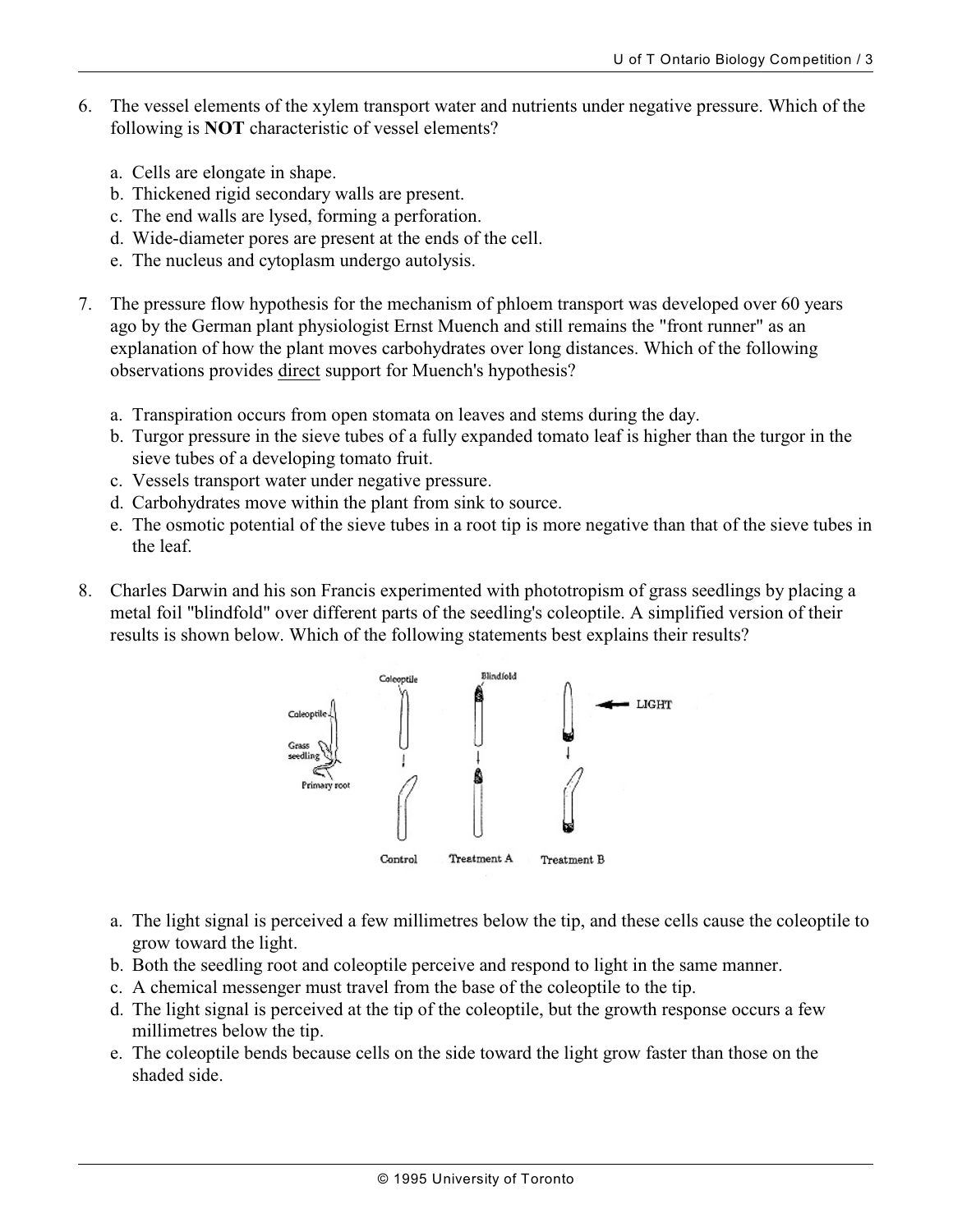- 9. In 1925, the Japanese biologist Eiichi Kurosawa showed that the *bakanae* ("foolish seedling") disease of rice was caused by a substance produced by the fungus *Gibberella fujikuroi*. The substance was named gibberellin and was shown to cause elongation of stem tissues. Which of the following statements about gibberellin is **FALSE**?
	- a. Pea plants carrying the dwarf mutation would be expected to have higher levels of gibberellin in their stems than normal plants.
	- b. If gibberellin is applied to the stems of dwarf pea plants, the stems elongate so that plant reach normal height.
	- c. Dwarf pea plants have a mutation in the gibberellin biosynthetic pathway.
	- d. Normal pea plants respond to gibberellin by growing even taller.
	- e. The gibberellin produced by the fungus caused normal healthy rice plants to become unusually tall.
- 10. Which of the following statements about Mendelian genetics is **FALSE**?
	- a. Alternate forms of genes are called alleles.
	- b. A locus is a gene's location on its chromosome.
	- c. Only two alleles can exist for a given gene.
	- d. A genotype is a description of the alleles that represent an individual's genes.
	- e. Individuals with the same phenotype can have different genotypes.
- 11. In corn, the trait for tall plants (*T*) is dominant to the trait for dwarf plants (*t*) and the trait for coloured kernels (*C*) is dominant to the trait for white kernels (*c*). In a particular cross of corn plants, the probability of an offspring being tall is 0.5 and the probability of a kernel being coloured is 0.75. Which of the following most probably represents the parental genotypes?
	- a. *TtCc* × *TtCc*
	- b.  $TtCe \times ttCe$
	- c. *TtCc* × *ttcc*
	- d. *TTCc* × *ttCc*
	- e. *TTCc* × *TtCC*
- 12. A cell cycle consists of:
	- a. mitosis and meiosis.
	- b. G1, the S phase, and G2.
	- c. prophase, metaphase, anaphase, and telophase.
	- d. interphase and mitosis.
	- e. meiosis and fertilization.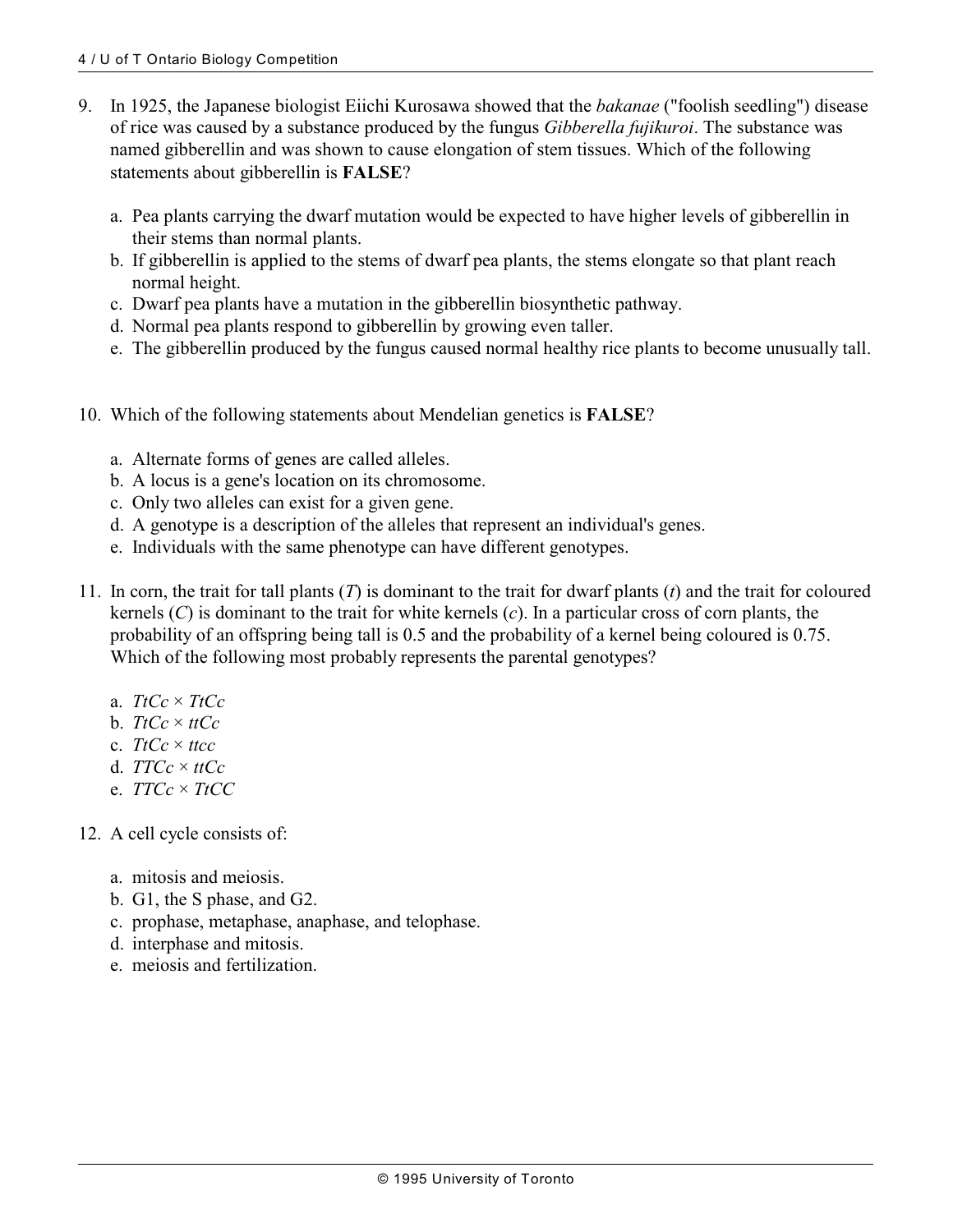- 13. How do cells at the completion of meiosis compare with the diploid cell from which they were derived?
	- a. They have twice the amount of cytoplasm and half the amount of DNA.
	- b. They have half the number of chromosomes and half the amount of DNA.
	- c. They have the same number of chromosomes and half the amount of DNA.
	- d. They have the same number of chromosomes and the same amount of DNA.
	- e. They have half the amount of cytoplasm and twice the amount of DNA.
- 14. Which statement is **CORRECT**?
	- a. Viruses can grow in food in your refrigerator.
	- b. All viruses are dangerous to humans.
	- c. Viruses are prokaryotic organisms.
	- d. Viruses can take over control of eukaryotic cells.
	- e. Viruses are slightly larger than bacteria.
- 15. When a doctor gives you an antibiotic when you are sick, he/she always tells you to keep taking the antibiotic until it is all finished. The reason he/she tells you this is because:
	- a. it is wasteful not to finish all the antibiotic.
	- b. viruses require high doses of antibiotics to kill them.
	- c. allowing the more antibiotic-tolerant bacteria to survive may encourage a population of antibiotic-resistant bacteria to evolve.
	- d. a long period of antibiotic use is required to prevent secondary virus infection.
	- e. bacteria have a cell wall and thus it takes a long time for antibiotics to work.
- 16. Which statement is **FALSE**? Bacteria are involved in:
	- a. animal diseases.
	- b. decomposing dead organic matter.
	- c. nitrogen processing in the soil.
	- d. food digestion in animals.
	- e. alcohol production in beer.

17. The secretion of a less than normal amount of the hormone gastrin would have which effect?

- a. Stomach pH would decrease.
- b. Protein digestion in the stomach would decrease.
- c. Carbohydrate digestion in the stomach would increase.
- d. Secretion of alkaline mucus in the stomach lining would increase.
- e. The sensation of heartburn would begin.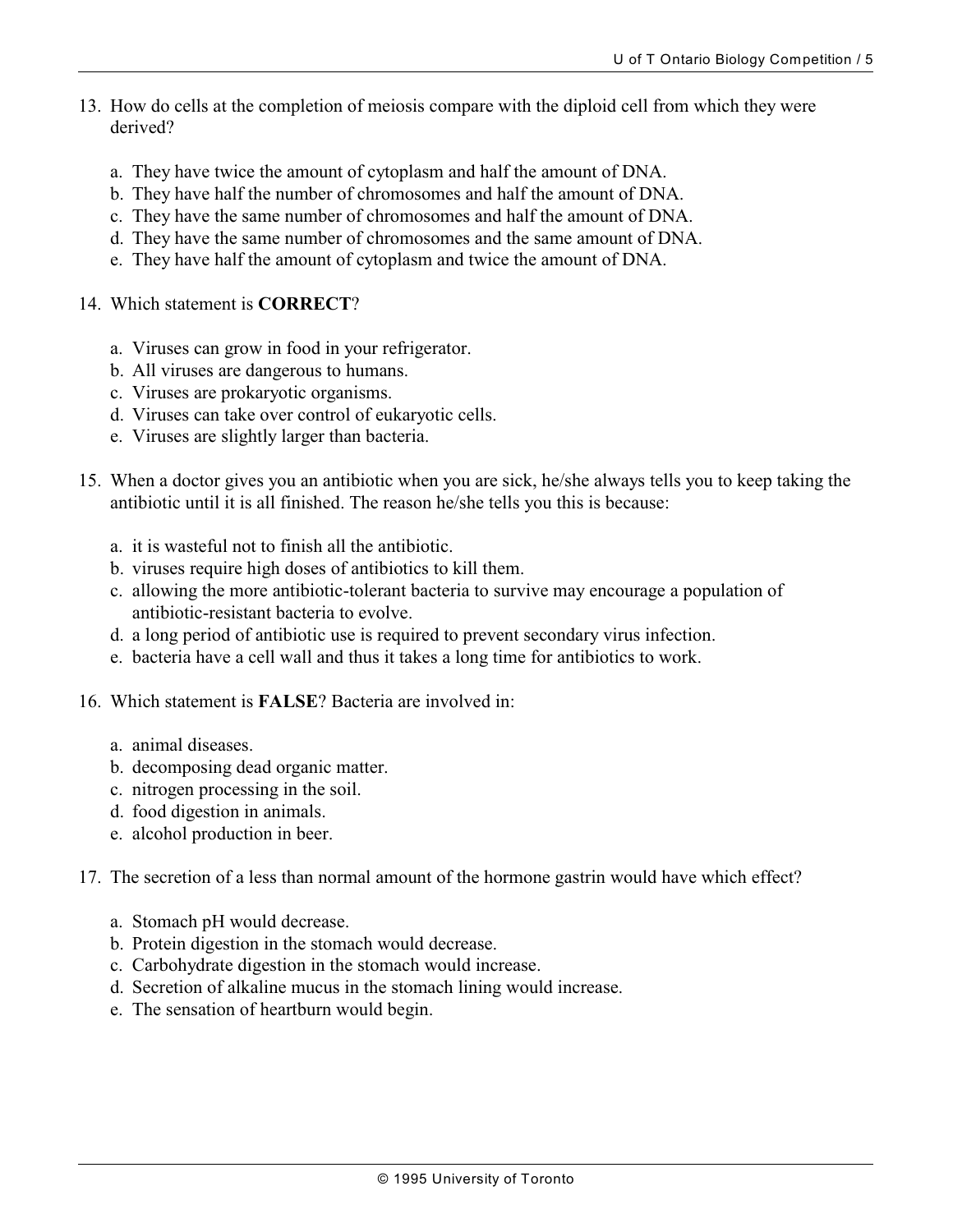- 18. Food passing beyond the back teeth signals all of the following **EXCEPT**:
	- a. churning of the stomach contents.
	- b. elevation of the palate to seal off the nasal cavity.
	- c. folding of the epiglottis over the trachea.
	- d. pressure against the pharynx initiating swallowing.
	- e. signals from the swallowing centre inhibit breathing.
- 19. Gas exchange in animals always involves:
	- a. cellular respiration.
	- b. breathing movements.
	- c. neural control of exchange.
	- d. diffusion across membranes.
	- e. active transport of gases.
- 20. Which statement explains why fish spend a lot of energy removing oxygen from water?
	- a. They have to pump large volumes of water through their gills to keep their respiratory membranes moist.
	- b. The  $CO<sub>2</sub>$  content of their tissues is much higher than that of terrestrial animals.
	- c. Their gills are covered with protective plates which make it more difficult for them to process the oxygen from air.
	- d. They have to pump large volumes of water out of their gills because of water's high oxygen content.
	- e. They have to pump large volumes of water through their gills because of water's low oxygen content.
- 21. In the cardiac cycle, blood pressure is at a maximum when:
	- a. the atria are contracting during systole.
	- b. the atria are contracting during diastole.
	- c. the ventricles are contracting during systole.
	- d. the ventricles are relaxing during systole.
	- e. the ventricles are relaxing during diastole.
- 22. Where is blood pressure lowest during diastole?
	- a. arteries
	- b. ventricles
	- c. capillaries
	- d. venules
	- e. veins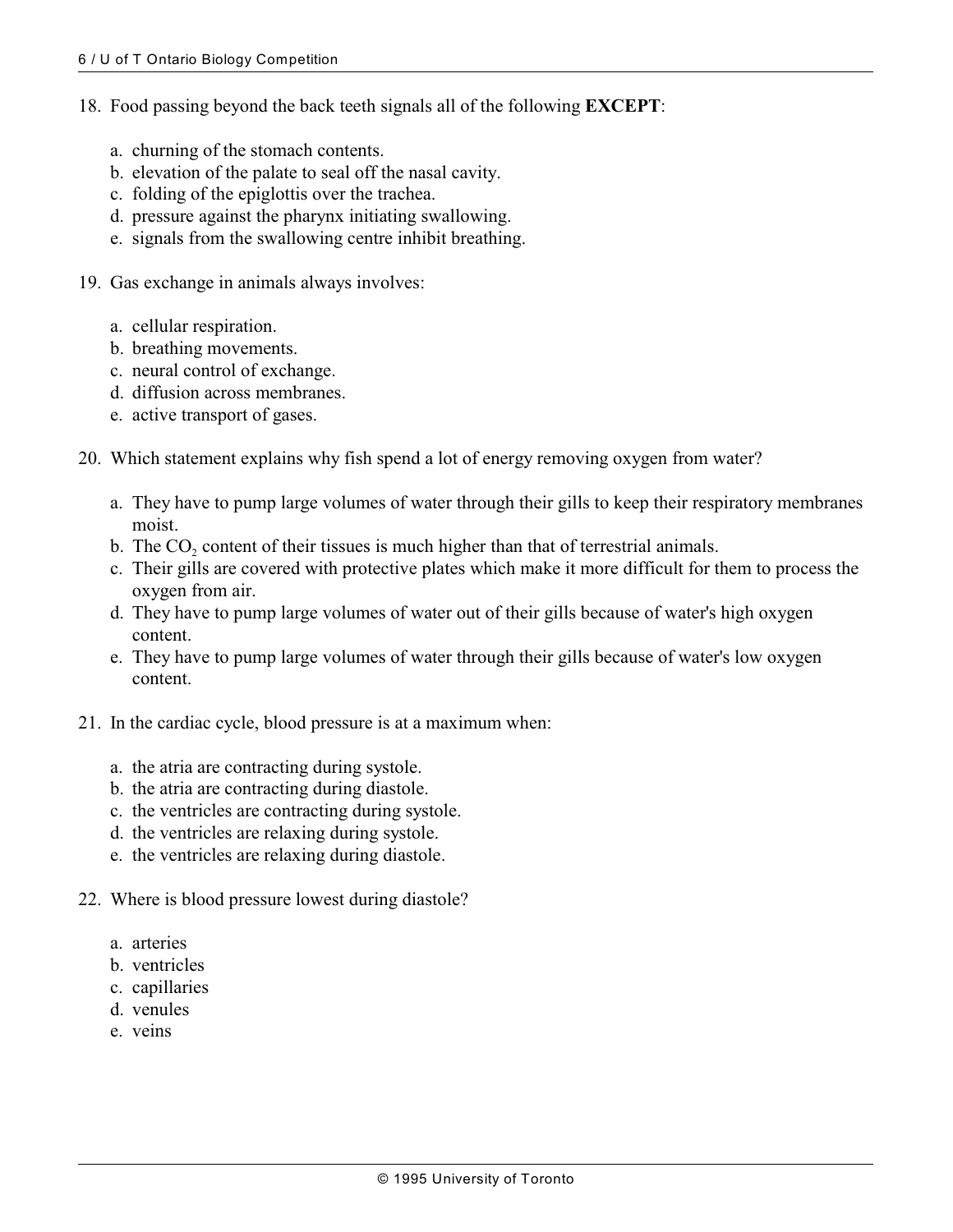23. The series of mitotic divisions a zygote goes through immediately after fertilization is called:

- a. cleavage.
- b. blastomere.
- c. blastula.
- d. blastocoel.
- e. blastodisk.
- 24. The secretory phase of the menstrual cycle:
	- a. is associated with dropping levels of estrogen and progesterone.
	- b. is when the endometrium begins to degenerate and menstrual flow occurs.
	- c. corresponds with the follicular phase of the ovarian cycle.
	- d. is the beginning of the menstrual flow.
	- e. corresponds with the luteal phase of the ovarian cycle.
- 25. The functional group written as –COOH is called the:
	- a. hydroxyl group.
	- b. carbonyl group.
	- c. amino group.
	- d. ketone group.
	- e. carboxyl group.
- 26. Which of the following statements is **FALSE**?
	- a. In an exergonic reaction, energy released as reactants with a relatively high energy content form products with a lower energy content.
	- b. Energy is not required for an endergonic reaction as reactants with a relatively low energy content are promoted to products with a higher energy content.
	- c. The hydrolysis of ATP, yielding approximately -7.3 kcal/mole, ADP, and  $P_i$ , is coupled with the formation of glucose phosphate that requires +4 kcal/mole.
	- d. The principle of conservation of energy is called the First Law of Thermodynamics.
	- e. Energy-releasing reactions require an amount of energy equal to the activation energy to allow the reaction to proceed.
- 27. Which of the following is a redox reaction?
	- a.  $O_2 + 4 H^+ + 4 e^- \rightarrow 2 H_2 O$ b.  $H_2 \rightarrow 2 H^+ + 2 e^$ c.  $2 \text{ H}_2 + \text{O}_2$  -->  $2 \text{ H}_2\text{O}$ d. Na  $\rightarrow$  Na<sup>+</sup> + e e.  $Cl_2 + 2 e^- \rightarrow 2 Cl^-$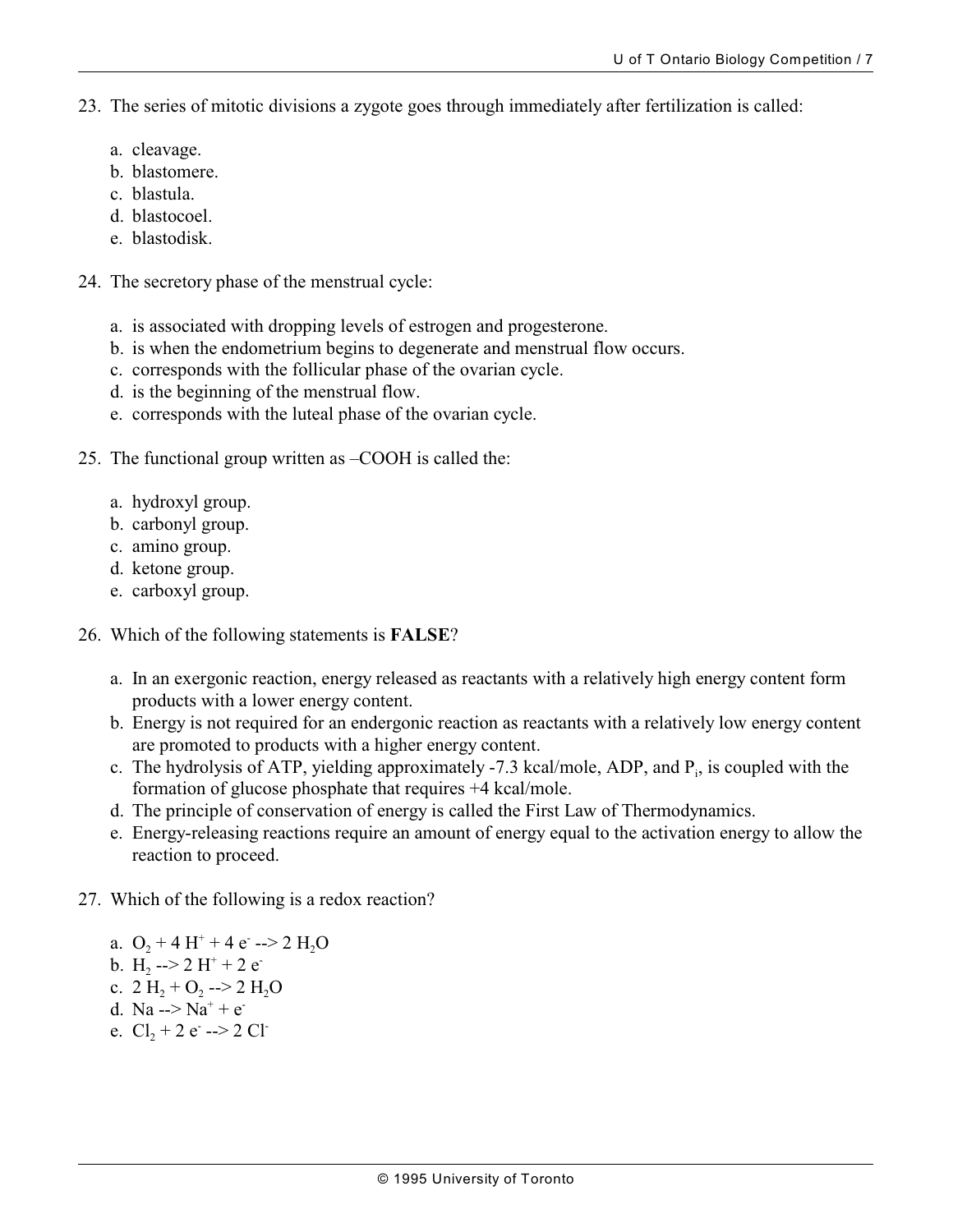- 28. Which of the following statements is **FALSE**?
	- a. The partial charges on the atoms in water are due to bond polarization.
	- b. The bond formed between the hydrogen of one molecule of water and the oxygen of another is called a covalent bond.
	- c. Cations are positively-charged ions that have given up one or more electrons from the valence shell.
	- d. Ionic bonds are involved in the formation of sodium chloride.
	- e. The hydrophobic effect can be viewed as a process that minimizes the surface contact between non-polar molecules and polar molecules.
- 29. The chemical structure shown below is:
	- a. a triphosphopeptide.
	- b. a ribosugar.
	- c. deoxyadenosine triphosphate.
	- d. the nitrogenous base, adenine.
	- e. deoxythymidine triphosphate.



30. The reaction below represents:

Glucose + 2 ADP + 2  $P_i$  + 2 NAD<sup>+</sup> --> 2 pyruvate + 2 ATP + 2 NADH + 2 H<sup>+</sup> + 2 H<sub>2</sub>O

- a. cellular respiration.
- b. the citric acid cycle.
- c. pyruvate oxidation.
- d. glycolysis.
- e. substrate-level phosphorylation.
- 31. Which of the following produces the most ATP per gram?
	- a. fats
	- b. glucose
	- c. proteins
	- d. glycogen or starch
	- e. carbohydrates

32. The enzymes of the citric acid (Krebs) cycle are located in the:

- a. cytoplasm.
- b. cristae of the mitochondrion.
- c. matrix of the mitochondrion.
- d. endoplasmic reticulum.
- e. lysosome.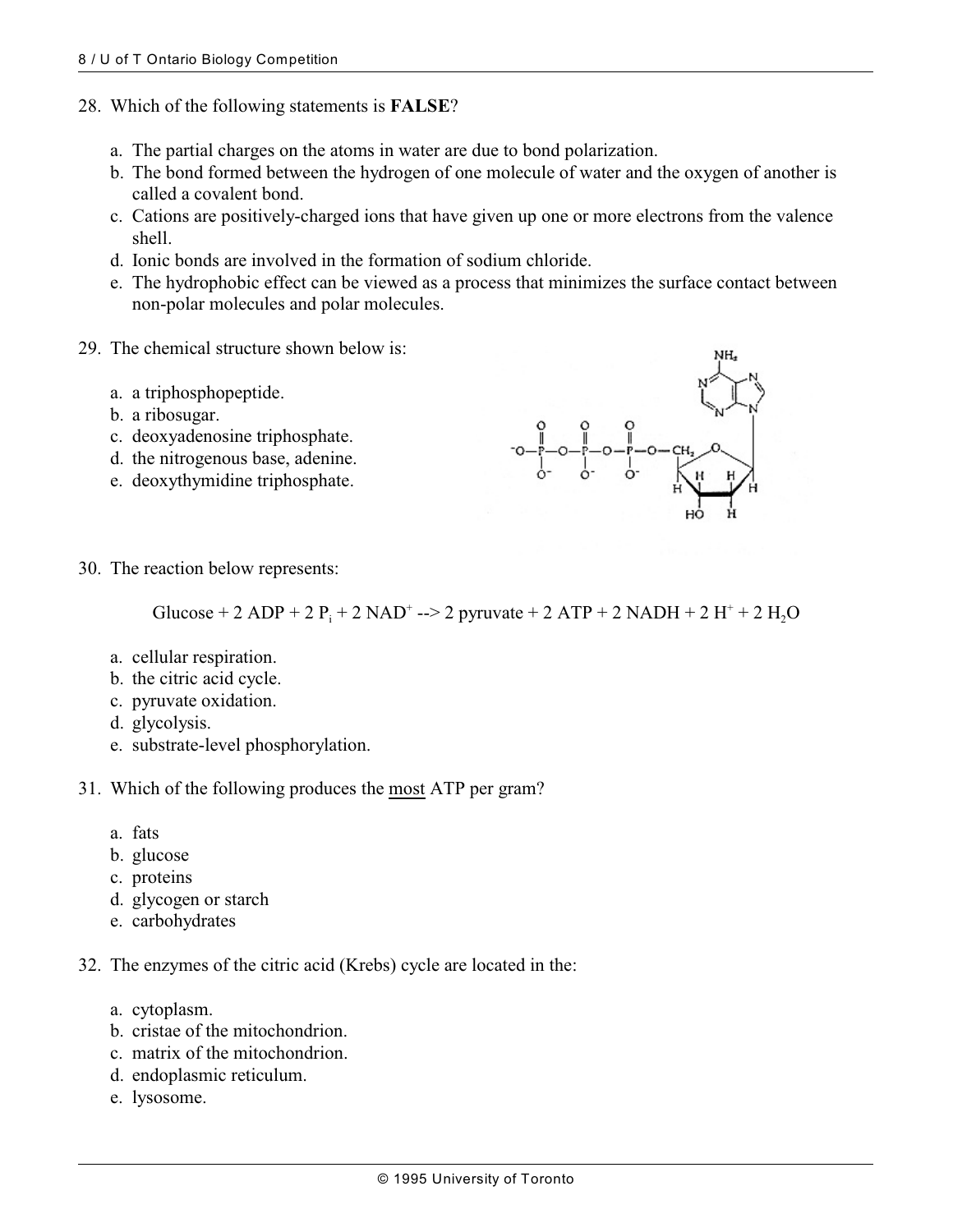- 33. An excess of positive charge from hydrogen ions builds up:
	- a. in the cytoplasm.
	- b. in the matrix of the mitochondrion.
	- c. in the endoplasmic reticulum.
	- d. in the space between the two mitochondrial membranes.
	- e. just inside the plasma membrane.
- 34. Which of the following is **NOT** found in the mitochondrion?
	- a. acetyl-coenzyme A
	- b. citric acid
	- c. NADH
	- d. fatty acids
	- e. lactic acid
- 35. Most of the water lost by the plant through transpiration exits through the stomatal pores. Which of the following statements about transpiration and stomatal functioning is **FALSE**?
	- a. Stomata normally open in response to a shift from dark to light conditions.
	- b. When the turgor pressure of guard cells increases, the stomatal aperture opens.
	- c. With the shift from dark to light, the osmotic potential becomes less negative, resulting in stomatal closure.
	- d. The turgor pressure of guard cells increases after the osmotic potential becomes more negative.
	- e. A light-activated proton pumping system results in an influx of  $K^+$  ions into the guard cells.
- 36. During the light-dependent reactions of photosynthesis (photophosphorylation), light energy is converted to chemical potential energy through the process of chemiosmosis in the chloroplasts. Which of the following statements about this process is **FALSE**?
	- a. The electron carriers of photophosphorylation are located in the thylakoid membranes of the chloroplasts.
	- b. During photophosphorylation, the chloroplast stroma becomes more acidic than the interior of the thylakoid membranes.
	- c. Protons diffuse through protein channels which are ATP synthetase molecules.
	- d. ATP is synthesized from ADP and  $P_i$  on the stroma side of the thylakoid membranes in the chloroplast.
	- e. During photophosphorylation, water ionizes to form  $H^+$  and OH ions, yielding an electron to Photosystem II.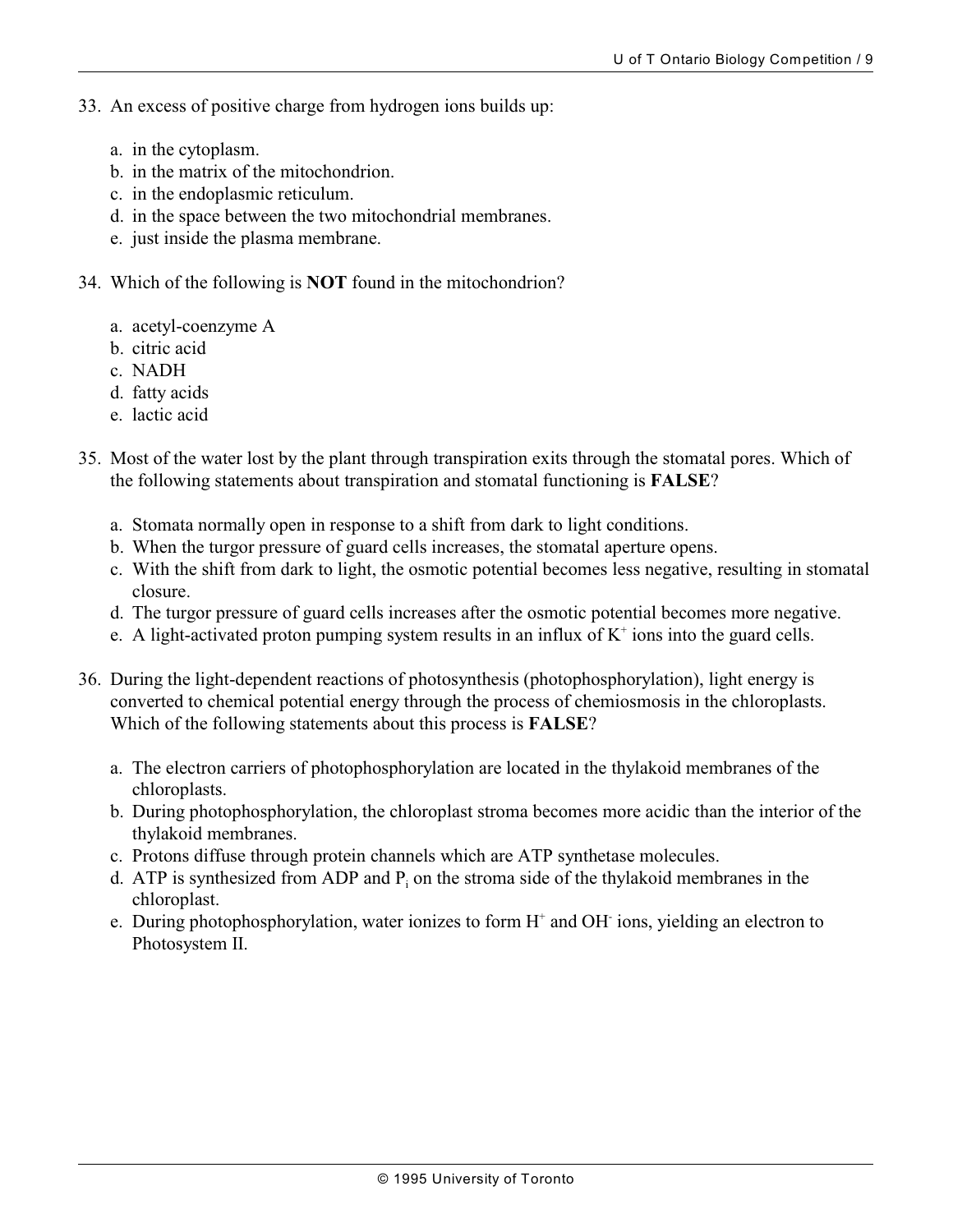- 37. Which of the following statements about the Calvin cycle are **FALSE**?
	- a. The first stable product of the cycle is 3-phosphoglycerate.
	- b. The reducing power of NADPH is used to reduce 3-phosphoglycerate to glyceraldehyde 3-phosphate (PGAL).
	- c. The carboxylation of the 5-carbon sugar ribulose 1,5 bisphosphate (RuBP) is catalyzed by the rubisco enzyme (ribulose bisphosphate carboxylase/oxygenase).
	- d. Light is not required for the operation of the Calvin cycle.
	- e. Two molecules of ATP are synthesized for each "turn" of the cycle.
- 38. Which of the following labels in the diagram below of a leaf cross-section is **NOT** correct?
	- a. epidermal cell
	- b. palisade mesophyll cell
	- c. intercellular air space
	- d. spongy mesophyll cell
	- e. xylem cell



- 39. Increased levels of atmospheric  $CO<sub>2</sub>$  result in the "greenhouse effect" and thus global climatic warming. The graph below shows the effect of these changes on photosynthesis. Which of the following statements about these processes is **FALSE**?
	- a. For most plants, temperatures over  $40^{\circ}$ C reduce photosynthesis.
	- b. At temperatures below  $20^{\circ}$ C, high atmospheric  $CO<sub>2</sub>$  concentrations reduce photosynthesis to values below those seen for plants growing in normal  $CO<sub>2</sub>$  concentrations.
	- c. One result of increased levels of atmospheric  $CO<sub>2</sub>$  will be to increase rates of photosynthesis in most plants.
	- d. At high  $CO<sub>2</sub>$  concentrations, the highest rates of photosynthesis are measured at temperatures between 30° and  $35^{\circ}$ C.
	- e.  $CO<sub>2</sub>$  concentration is normally rate-limiting for photosynthesis.

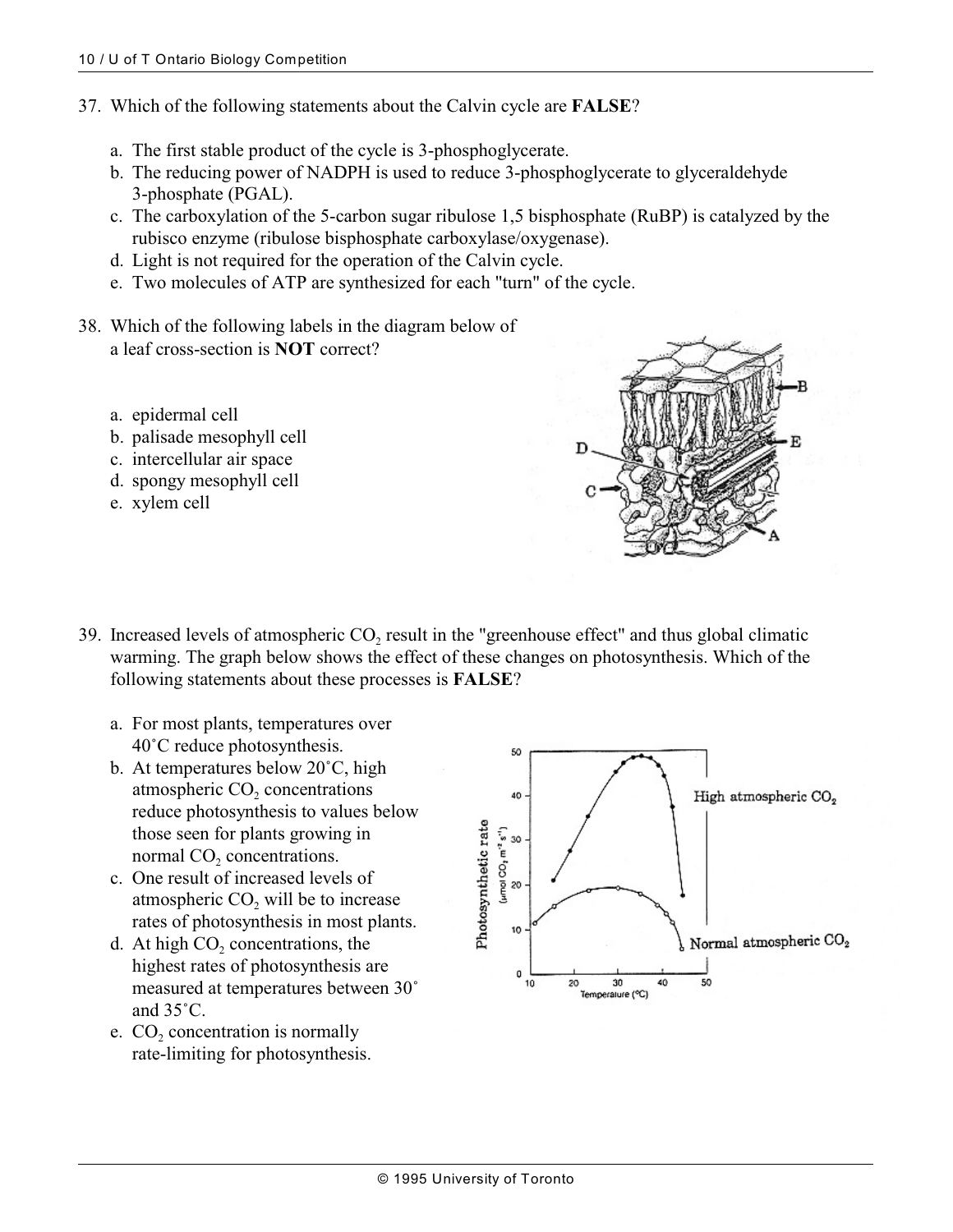- 40. The two strands of the DNA double helix are held together by:
	- a. hydrogen bonds.
	- b. C=C double bonds.
	- c. hydrophobic bonds.
	- d. peptide bonds.
	- e. phosphodiester bonds.
- 41. During DNA replication:
	- a. one parental strand must be degraded to allow the other strand to be copied.
	- b. the parental strands come back together after the passage of the replication fork.
	- c. origins of replication always give rise to single replication forks.
	- d. two replication forks diverge from each origin but one always lags behind the other.
	- e. the parental strands must separate so that both can be copied.
- 42. What would be the sequence of bases of an mRNA molecule that was transcribed from the sequence of DNA bases shown below?

## GTAGTAGGT

- a. GTAGTAGGT
- b. CAUCAUCCA
- c. UCGUCGUUC
- d. AUGAUGAAU
- e. CATCATCCA
- 43. Choose the answer that has the following events of protein synthesis in the proper sequence.
	- i. An aminoacyl-tRNA binds to the A site.
	- ii. A peptide bond forms.
	- iii. tRNA leaves the P site and the P site remains vacant.
	- iv. Small ribosomal subunit associates with mRNA.
	- v. Translocation of the tRNA to the P site.
	- a. *i*, *iii*, *ii*, *iv*, *v*
	- b. ii, iv, v, i, iii
	- c. iv, i, ii, v, iii
	- d. iv, i, iii, ii, v
	- e. v, iv, iii, ii, i
- 44. A frameshift mutation could result from:
	- a. a base insertion only.
	- b. a base deletion only.
	- c. a base substitution only.
	- d. deletion of three consecutive bases.
	- e. either an insertion or a deletion of a base.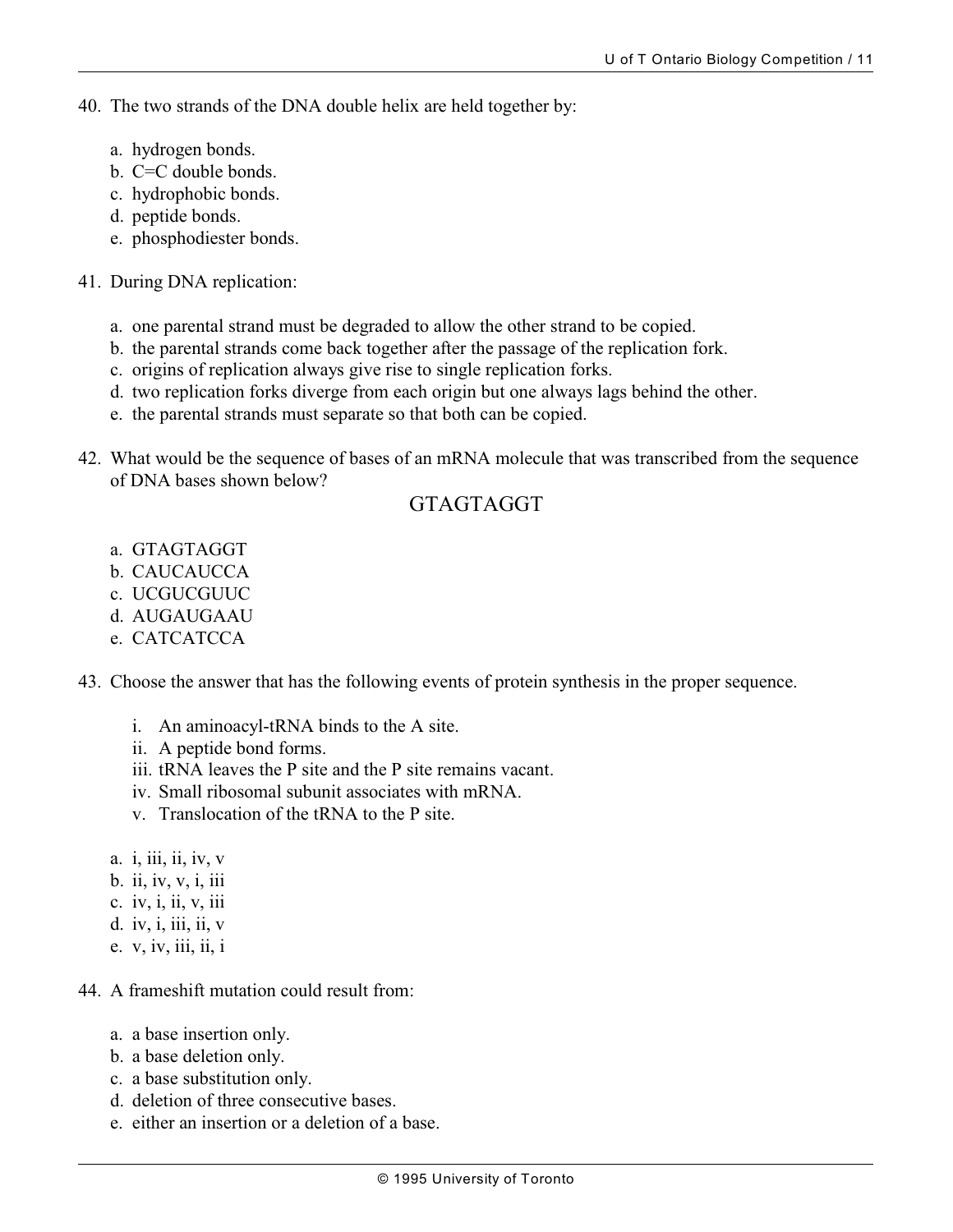- 45. Restriction enzymes are used in recombinant DNA technology to:
	- a. cut large DNA molecules at sequence-specific sites.
	- b. carry foreign genes along with viral DNA into the host cell.
	- c. join DNA fragments.
	- d. clone DNA fragments.
	- e. carry viruses along with plasmid DNA into the host cell.
- 46. Which of the following was **NOT** part of Darwin's explanation of natural selection?
	- a. Organisms commonly produce more offspring than can possibly survive.
	- b. Variations exist within each species.
	- c. Members of a species compete with each other for food and space.
	- d. Genes are passed on from parent to offspring.
	- e. The offspring that are most fit possess traits which are best suited to the environment.
- 47. In a population that is in Hardy-Weinberg equilibrium, the frequency of a recessive allele for a certain hereditary trait is 0.20. What percentage of the individuals in the next generation would be expected to show the dominant trait?
	- a. 8%
	- b. 16%
	- c. 32%
	- d. 64%
	- e. 96%
- 48. Which of the following statements best describes the effect of genetic drift on the gene frequencies of a population?
	- a. Genes enter a population through immigration, thus changing gene frequencies.
	- b. Genes leave a population through emigration, thus changing gene frequencies.
	- c. Chance alone can cause significant changes in gene frequencies of small populations.
	- d. Mutations over time cause gene frequencies to change.
	- e. Selection against one allele causes gene frequencies to change.
- 49. If the fossil record has few or no intermediate forms, if there are long periods in which the fossils underwent no morphological change, and if new forms arose very quickly, then evolution of these new forms would be best described as:
	- a. punctuated equilibrium.
	- b. adaptive radiation.
	- c. gradualism.
	- d. convergent evolution.
	- e. due to stabilizing selection.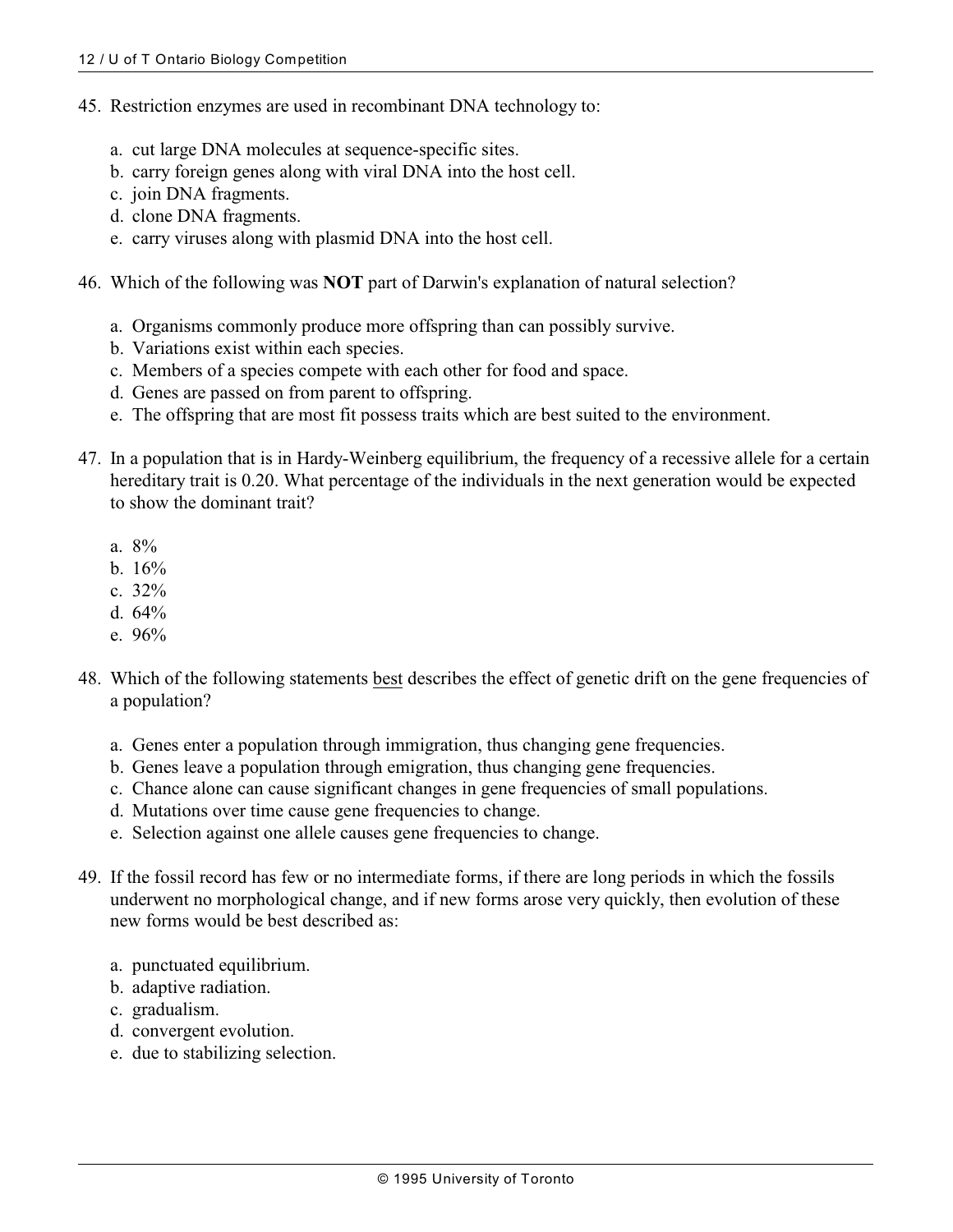- 50. Which of the following are necessary for evolution by natural selection to take place?
	- i. Offspring resemble their parents more than other individuals in the population.
	- ii. Differences among individuals exist and lead to different numbers of successful offspring being produced.
	- iii. Individuals adjust their development depending on the environment.
	- iv. Every individual has a desire to have many offspring.
	- v. Populations tend to grow faster than their food supplies.
	- a. i and ii
	- b. i and v
	- c. ii, iii, and iv
	- d. iii and v
	- e. All of the above.
- 51. In regulatory systems, the phenomenon of negative feedback:
	- a. anticipates an error in the system.
	- b. increases the error signal in the system.
	- c. increases the pace of the system.
	- d. provides a means of control.
	- e. decreases the pace of the system.
- 52. The endocrine system includes all hormone-producing tissues that:
	- a. are organized into discrete glands.
	- b. can be stimulated by the nervous system.
	- c. have sacs for hormone storage before release.
	- d. have hormone receptors on their cell surfaces.
	- e. secrete their products into the blood.
- 53. The general functions of the nervous system include which of the following?
	- i. integration
	- ii. motor output
	- iii. sensory input
	- a. i only
	- b. ii only
	- c. iii only
	- d. i and ii only
	- e. i, ii, and iii only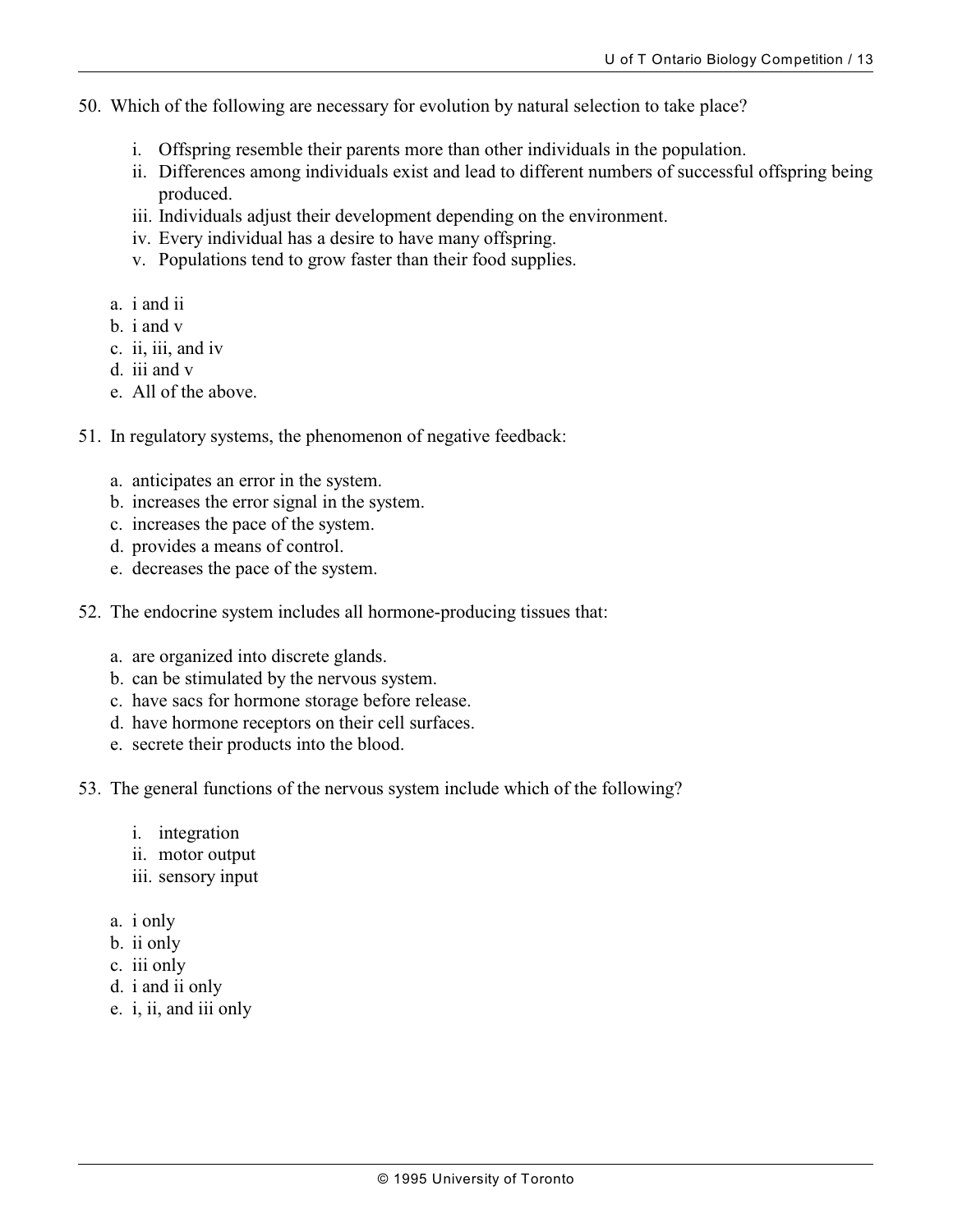- 54. What effect does insulin have in a normal human body?
	- a. It mediates release of glucose by liver cells.
	- b. It stimulates formation of glycogen in the liver.
	- c. It stimulates conversion of glycogen to glucose.
	- d. It increases absorption of glucose in the small intestine.
	- e. It counteracts the effects of vitamin deficiencies.
- 55. The region of the brain that integrates visceral activities, body temperature, and heartbeat is the:
	- a. medulla oblongata.
	- b. hypothalamus.
	- c. cerebrum.
	- d. cerebellum.
	- e. corpus callosum.
- 56. The traditional concept of succession includes the idea of an equilibrium state called a climax community. Ecologists now think there may be no such thing as a climax community because:
	- a. disturbance is ongoing in ecosystems.
	- b. all organisms eventually die.
	- c. species diversity generally increases.
	- d. extinction increases in stable environments.
	- e. each succession is different from others.
- 57. 57. In the human-induced process called acid precipitation, the main biogeochemical cycles that are altered are the \_\_\_\_\_\_\_\_\_\_ cycles and one effect in lakes is to \_\_\_\_\_\_\_\_\_\_\_ populations of nitrifying bacteria.
	- a. phosphorus and nitrogen, increase
	- b. phosphorus and nitrogen, decrease
	- c. nitrogen and sulfur, decrease
	- d. nitrogen and sulfur, increase
	- e. phosphorus and sulfur, decrease
- 58. Which of the following statements about food chains and energy flow through ecosystems is **FALSE**?
	- a. A single organism can feed at several trophic levels.
	- b. Detritivores feed at all trophic levels except the producer level.
	- c. The lower the trophic level at which an organism feeds, the more energy available.
	- d. Food webs include two or more food chains.
	- e. All organisms that are not producers are consumers.